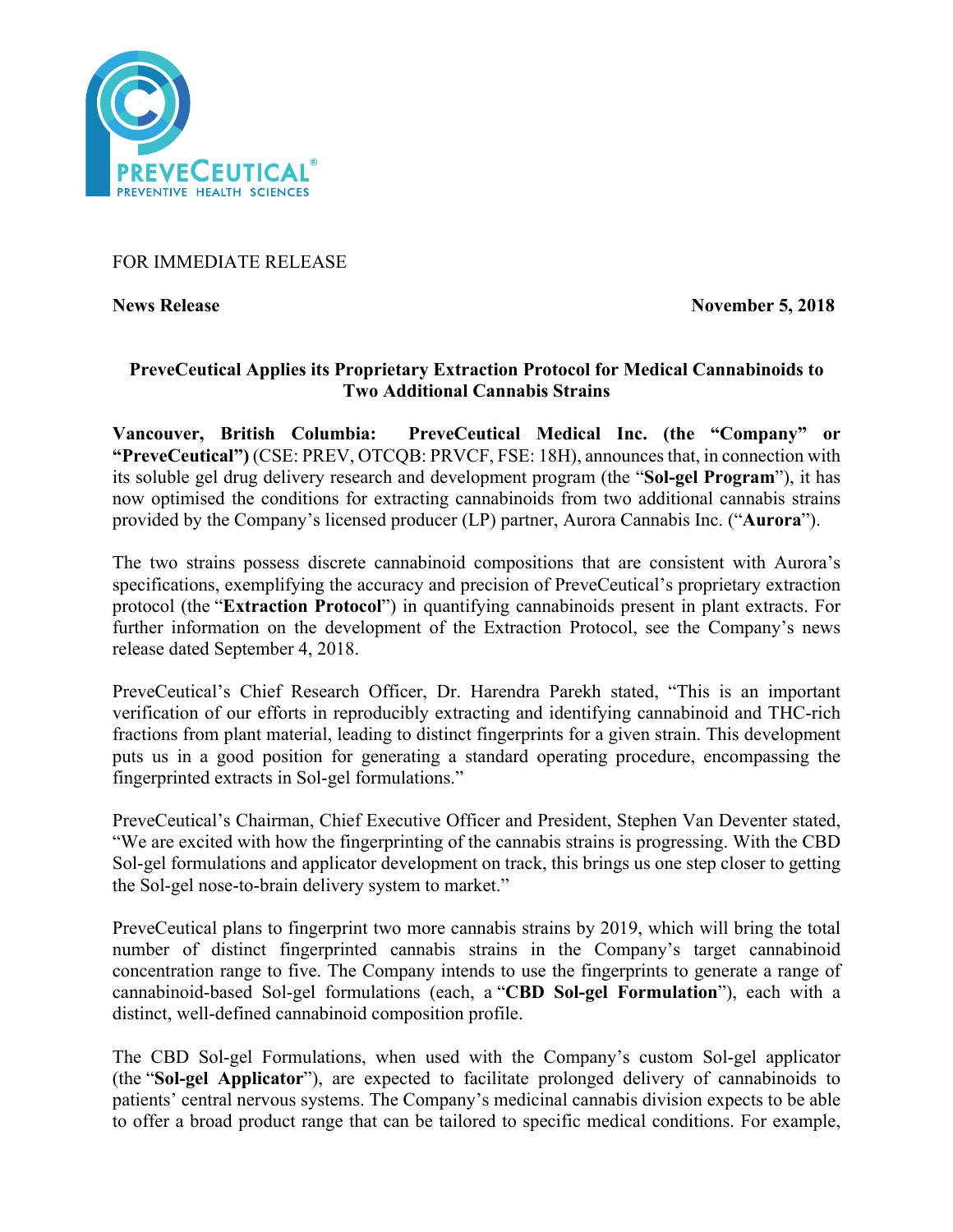PreveCeutical is currently developing a CBD Sol-gel Formulation with a cannabinoid composition designed to decrease patient anxiety (see news release dated August 8, 2018).

The Sol-gel Applicator is currently in development. The Company's research partner, The University of Queensland, has received several prototypes for the Sol-gel Applicator from the Company's manufacturer, and has been assessing their performance in the Sol-gel Program.

### *About PreveCeutical*

PreveCeutical is a health sciences company that develops innovative options for preventive and curative therapies utilising organic and nature identical products.

PreveCeutical aims to be a leader in preventive health sciences and currently has five research and development programs, including: dual gene therapy for curative and prevention therapies for diabetes and obesity; the Sol-gel Program; Nature Identical™ peptides for treatment of various ailments; non-addictive analgesic peptides as a replacement to the highly addictive analgesics such as morphine, fentanyl and oxycodone; and a therapeutic product for treating athletes who suffer from concussions (mild traumatic brain injury).

PreveCeutical sells CELLB9®, an Immune System Booster. CELLB9 is an oral solution containing polarized and potentiated essential minerals extracted from a novel peptide obtained from Caribbean Blue Scorpion venom. This product is available on the Company's website.

For more information about PreveCeutical, please visit www.PreveCeutical.com, follow us on Twitter: http://twitter.com/PreveCeuticals and Facebook: www.facebook.com/PreveCeutical.

# *On Behalf of the Board of Directors*

*"Stephen Van Deventer"* Chairman, CEO and President

### *For further information, please contact:*

Deanna Kress Director of Corporate Communications & Investor Relations +1-778-999-6063 deanna@PreveCeutical.com

#### *Forward-Looking Statements:*

This news release contains forward-looking statements and forward-looking information (collectively, "forwardlooking statements") within the meaning of applicable Canadian and U.S. securities legislation, including the United States *Private Securities Litigation Reform Act of 1995*. All statements in this news release that are not purely historical are forward-looking statements and include statements regarding beliefs, plans, expectations and orientations regarding the future including, without limitation, the completion of the Sol-gel Program, the utilisation of the Extraction Protocol, the development of the CBD Sol-gel Formulations and the Sol-gel Applicator, the efficacy of the Company's products, matters related to the Company's current and planned research and development programs, including the Sol-gel Program, the Company's anticipated business plans and its prospect of success in executing its proposed plans. Often, but not always, forward-looking statements can be identified by words such as "plans", "expects", "may", "intends", "anticipates", "believes", "proposes" or variations of such words including negative variations thereof and phrases that refer to certain actions, events or results that may, could, would, might or will occur